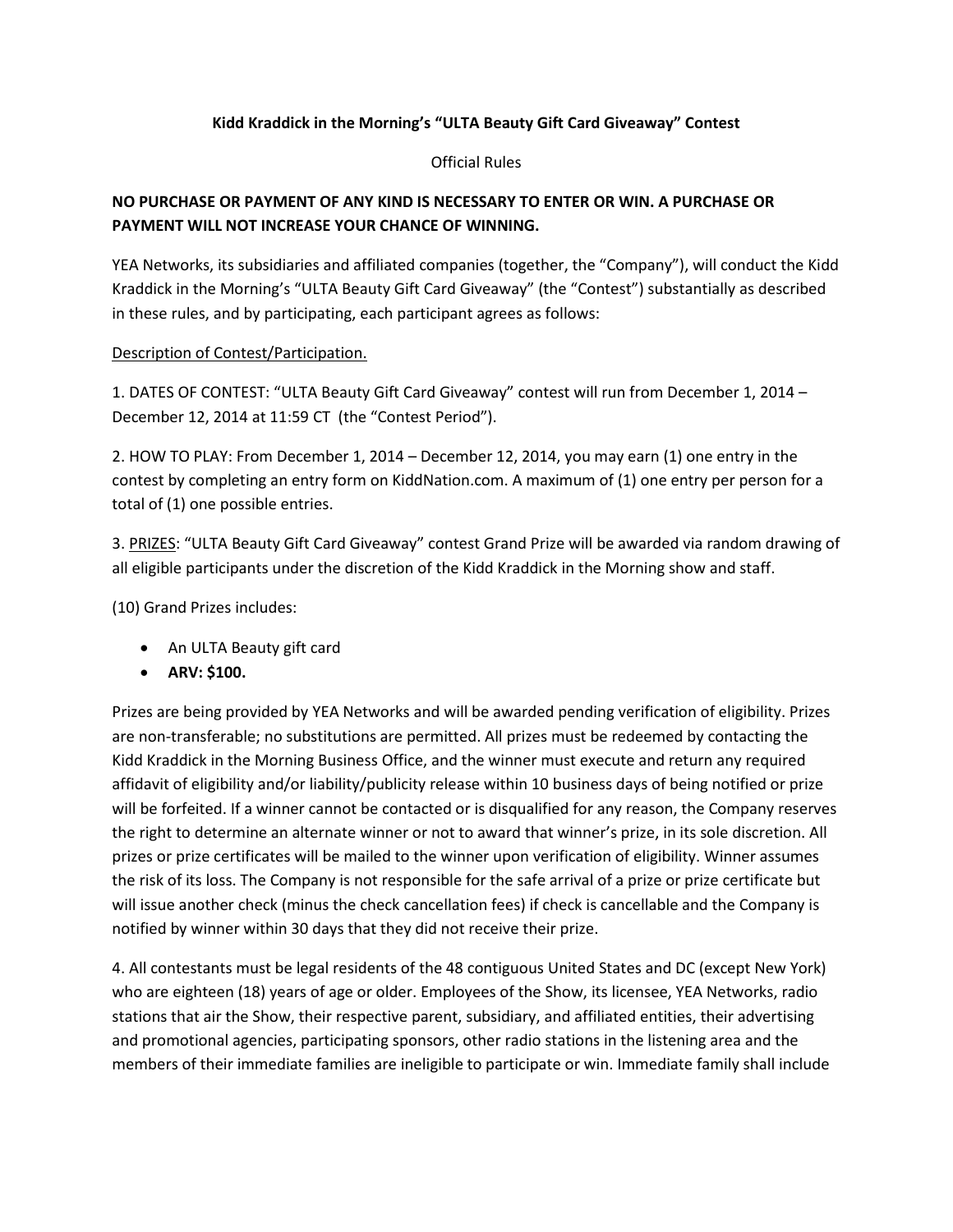spouse, parents, children, siblings, grandparents, grandchildren and any other person residing within the same household.

5. No more than one (1) winner per household within a 30-day period. Anyone who won a prize in the last 30 days is not eligible to participate until the 30-day waiting period is over.

6. By participating, where allowed by law, all participants and winner(s) grant the Company exclusive permission to use their names, characters, photographs, voices, and likenesses in connection with promotion of this and other contests and waive any claims to royalty, right, or remuneration for such use.

7. Consumer Created Content. If the entry for the Contest requires creative material from the participant/entrant, by submitting your entry: (1) you agree that your disclosure is gratuitous, unsolicited and without restriction and will not place the company or contest sponsors under any fiduciary or other obligation, that the company is free to disclose the ideas on a non-confidential basis to anyone or otherwise use the ideas without any additional compensation to you; (2) you acknowledge that, by acceptance of your submission, the company and contest sponsors do not waive any rights to use similar or related ideas previously known to sponsor, or developed by their employees, or obtained from sources other than you; (3) you are verifying that you are the owner and producer of the submitted material and that no third party ownership rights exist to any material submitted, and (4) you are hereby granting the company and the station a perpetual, worldwide, non-exclusive, royalty-free, sub-licensable (through multiple tiers) right and license to use, publish, reproduce, display, perform, adapt, modify, distribute, have distributed and promote such content in any form, in all media now known or hereinafter created, anywhere in the world, for any purpose.

8. Winners are responsible for all federal, state and local taxes in conjunction with said prize(s). Any additional costs related to each prize incurred, as a result of accepting said prize is solely the responsibility of the winner. ALL winners will be required to complete and submit an IRS Form W-9 with the winner's full Social Security Number or the equivalent for receipt of any prize valued at \$600 or more. All winners will receive a 1099 IRS Tax form for the value of the Grand Prize as stated in these contest rules.

9. All decisions of the Company are final.

10. The Company reserves the right to amend the rules at any time.

11. The Company is not responsible for any lost, disconnected, dropped, misdirected or incomplete telephone calls. Participants using equipment not set up for toll free phone exchanges (800, 888, 877, 866, etc.) may experience call connection problems or delays. The Company disclaims all liability for the inability of a participant to complete or continue a telephone call due to equipment malfunction, busy lines, inadvertent disconnections, acts beyond the Company's control, or otherwise. For all contests the Company disclaims all liability for any delays, misdelivery, loss, or failure in the delivery of any item sent by mail, courier, express, electronic transmission, or other delivery method. The Company is not responsible for mechanical, technical, electronic, communications, telephone, computer, hardware or software errors, malfunctions or failures of any kind, including: failed, incomplete, garbled or delayed transmission of online entries, traffic congestion on telephone lines, the Internet or at any website or lost or unavailable network connections which may limit an online entrant's ability to participate in the Contest, and any injury or damage to entrant's or any other person's computer or telephone related to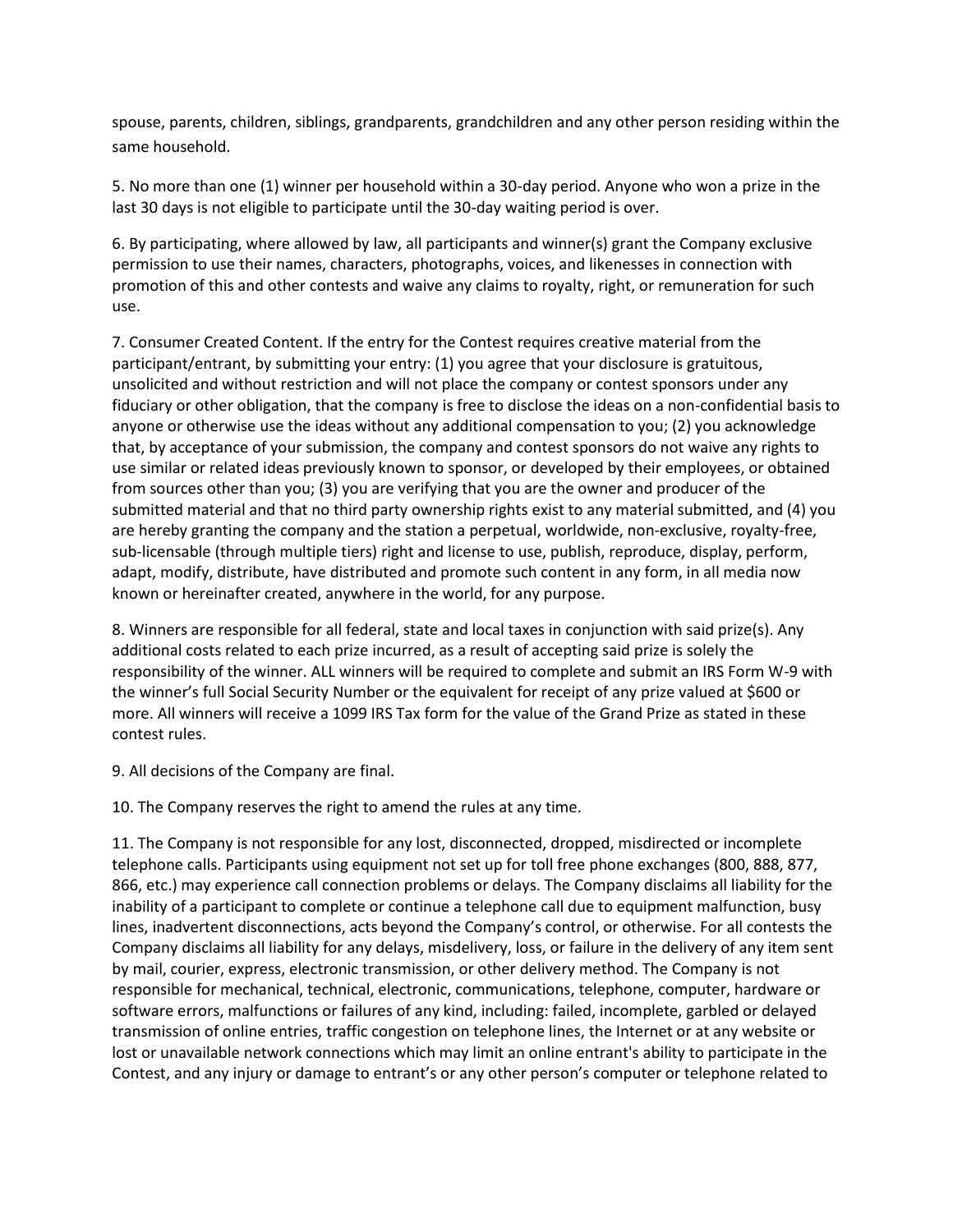or resulting from participating in or downloading any information necessary to participate in the Contest.

12. The re-sale or auction of the Show's complimentary prizes will result in disqualification for all future Show contests or promotions.

13. The Company is not responsible for typographical or other errors in the printing, the offering or the administration of the contest or in the announcement of a prize.

14. By participating in Contest and/or accepting a prize, each winner releases the Show, its licensee, ULTA Salon, Cosmetics & Fragrance, Inc., YEA Network, radio stations that air the Show, their respective parent, subsidiary, and affiliated entities, agents, employees, officers, shareholders, suppliers and retailers and their advertising, contest and production companies and agencies from any and all liability for any loss, harm, damages, cost or expense, including without limitation property damage, personal injury and/or death, arising out of playing the Contest or the acceptance, ownership or use of prizes. In order to receive a prize, participants must sign an official waiver form provided by the Company.

15. By participating in the Contest, participants agree to be bound by the decisions of Company personnel. Persons who violate any rule, gain unfair advantage in participating in the Contest, or obtain winner status using fraudulent means (i.e. "inside information," spamming, etc.) will be disqualified. Unsportsmanlike, disruptive, annoying, harassing or threatening behavior is prohibited. The Company will interpret these rules and resolve any disputes, conflicting claims or ambiguities concerning the rules or the Contest and the Company's decisions concerning such disputes shall be final. If the conduct or outcome of the Contest is affected by human error, any mechanical malfunctions or failures of any kind, intentional interference or any event beyond the control of the Company, the Company reserves the right to terminate this Contest, or make such other decisions regarding the outcome as the Company deems appropriate. The Company further reserves the right to cancel, terminate, suspend, or modify the Contest if it is not capable of completion as planned, including infection by computer virus, bugs, tampering, unauthorized interventions or technical failures of any sort. All decisions will be made by the Company and are final. The Company may waive any of these rules in its sole discretion.

16. The Company reserves the right to change or discontinue the contest at any time and/or to extend the end date. If the contest is changed or discontinued, the Company assumes no liability of any kind to any player who has participated in the contest. Any changes to the contest rules will be announced on the Show and posted on the Show's website at www.kiddnation.com within a reasonable time prior to taking effect. The Company reserves the right in its sole discretion to modify the contest rules and dates at any time for any reason. Material modifications shall be announced on-air, when practical. By participating in this contest, you agree to be bound by these contest rules, any modifications thereof, and by all other rules imposed by Company management. If due to circumstances beyond the control of Company, any event associated with this contest or the prize is delayed, rescheduled, postponed or cancelled, Company reserves the right, but not the obligation, to cancel or modify the contest and shall not be required to award a substitute prize.